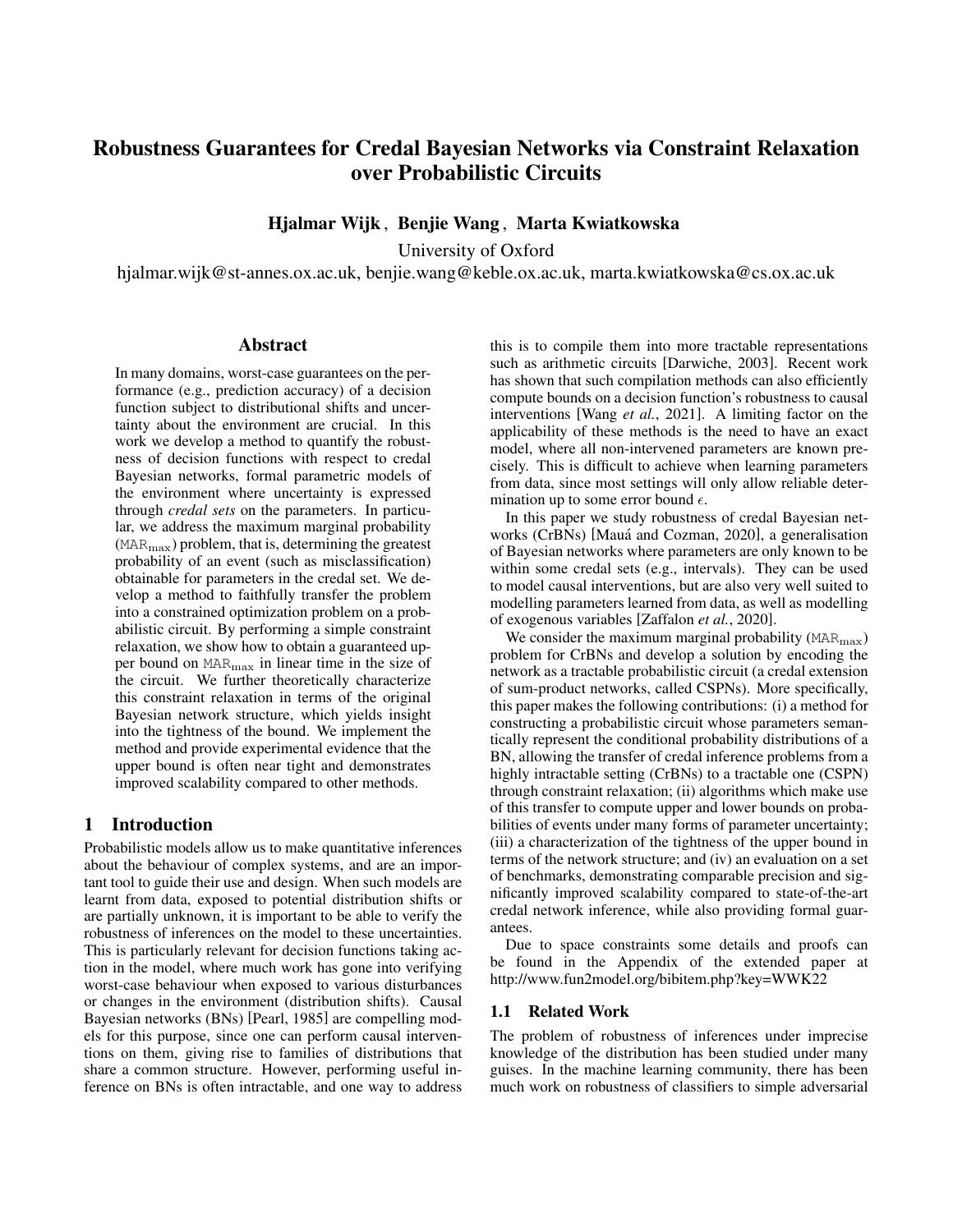attacks or distribution shifts [Quiñonero-Candela et al., 2009; Zhang *et al.*[, 2015;](#page-7-6) Lipton *et al.*[, 2018\]](#page-7-7). Motivated by safety concerns, methods have been developed to compute formal guarantees of robustness through constraint solving [\[Katz](#page-7-8) *et al.*[, 2017;](#page-7-8) [Narodytska](#page-7-9) *et al.*, 2018] or output reachability analysis [Ruan *et al.*[, 2018\]](#page-7-10). However, these methods do not model the environment, and are thus limited in the types of distributional shifts they can address.

In the Bayesian network literature, robustness has primarily been studied in terms of the effect of parameters on inference queries, such as marginal probabilities. For instance, sensitivity analysis [Coupé *et al.*, 2000; [Chan and](#page-7-12) [Darwiche, 2004\]](#page-7-12) is concerned with the effect of small, local changes/perturbations to parameters. Closer to our work is the formalism of credal networks [Mauá and Cozman, 2020], which represent imprecise knowledge by positing sets of parameters for each conditional distribution, rather than precise values. Inference then corresponds to computing maximal (or minimal) probabilities over the possible parameter values. Unfortunately, exact methods for inference in credal networks do not perform well except for smaller networks with simple credal sets, or in special cases such as polytrees [\[Fag](#page-7-13)[iuoli and Zaffalon, 1998;](#page-7-13) [De Campos and Cozman, 2007\]](#page-7-14). On the other hand, approximate methods [Cano *et al.*[, 2007;](#page-7-15) [Antonucci](#page-7-16) *et al.*, 2010; [Antonucci](#page-7-17) *et al.*, 2015] usually cannot provide theoretical guarantees (upper bounds), limiting their applicability in safety-critical scenarios.

This paper builds on work showing the tractability of credal inference for certain probabilistic circuits [Maua´ *et al.*[, 2017\]](#page-7-18) [\[Mattei](#page-7-19) *et al.*, 2020]. Our key contribution is a method for mapping credal network problems into tractable credal inference problems on probabilistic circuits, which affords not only greater scalability compared to the state-of-the-art in credal network inference, but also provides formal guarantees.

Finally, methods for providing robustness guarantees for classifiers in combination with a Bayesian network environment model have recently been proposed [Wang *et al.*[, 2021\]](#page-7-2). Our paper generalizes and extends their work, enabling efficient computation for broader and more realistic classes of parameter uncertainty.

# 2 Background

A Bayesian network (BN)  $\mathcal{N} = (\mathcal{G}, \Theta)$  over discrete variables  $V = \{V_1, ..., V_n\}$  consists of a directed acyclic graph (DAG)  $G = (V, E)$  and a set of parameters  $\Theta$ . It is a factoring of a joint probability distribution  $p<sub>N</sub>$  into conditional distributions for each variable, such that

$$
p_N(V_1, ..., V_n) = \prod_{i=1}^n p_N(V_i | pa(V_i)),
$$

where the parents pa( $V_i$ ) of  $V_i$  are the set of variables  $V_i$  such that  $(V_i, V_i) \in E$ .  $\Theta$  is the set of parameters of the form:

$$
\theta_{v_i|\mathbf{u}_i} = p_{\mathcal{N}}(V_i = v_i | \mathbf{U}_i = \mathbf{u}_i),
$$

for each instantiation  $v_i$ ,  $u_i$  of a variable  $V_i$  and its parents  $\boldsymbol{U_i}.$ 

Given a Bayesian network model, to obtain useful information about the distribution we will need to perform inference. For example, we might wish to obtain the probability  $p_{\mathcal{N}}(\mathbf{W} = \mathbf{w})$  for some subset of variables  $\mathbf{W} \subseteq \mathbf{V}$ , a procedure known as marginalization. In the worst case, marginal inference in Bayesian networks is known to be #P-complete, though many practical inference methods exist.

Given a classifier, we can represent its input-output behaviour using a decision function  $F : X \rightarrow Y$ , which observes some subset  $X \subseteq V$  and tries to predict  $Y \in V$ . To combine this with a Bayesian network environment model  $N$ , we follow [Wang *et al.*[, 2021\]](#page-7-2) in the construction of an *augmented BN*  $\mathcal{N}_F$ , which is a Bayesian network based on N where an additional variable (node)  $\hat{Y}$  is added with  $\text{pa}(\hat{Y}) = \boldsymbol{X}$  and  $p_{\mathcal{N}_F}(\hat{Y} = \hat{y} | \boldsymbol{X} = \boldsymbol{x}) = \mathbb{1}[\hat{y} = F(\boldsymbol{x})].$   $\mathcal{N}_F$ is thus a unified model of environment and decision maker, and inference on the model can answer questions such as the prediction accuracy  $p_{\mathcal{N}_F}(\hat{Y} = Y)$ .

### 3 Robust Inference on Bayesian Networks

It is rarely the case that we can specify the parameters of a Bayesian network with complete certainty before performing inference. Firstly, whether the parameters are learned from data or elicited from expert knowledge, the knowledge that we obtain regarding the parameters is typically imprecise, specified as sets or intervals. Secondly, when the Bayesian network is imbued with a causal interpretation, one is often concerned about potential distribution shift, modelled by causal interventions, and their effect on inference queries.

As a running example, consider a fictional scenario depicted in Figure [1,](#page-2-0) where patients are infected by some unobservable strain S of a disease, with some strains much more severe than others, and a decision rule  $F$  must be created based on observable symptoms  $V$  and test results  $R$  that decides whether to administer an expensive treatment option. While it is desirable to save resources by only administering treatment for the more severe strains, the result of denying treatment to a patient with a severe strain would be disastrous, so a guarantee is needed that the decision rule has a robustly low probability of an erroneous decision. To provide such a guarantee we model the system as an augmented BN  $\mathcal{N}_F$  over variables  $\{S, V, R, T\}$ , where T is binary and deterministic, given by  $F(v, r)$ . However, we do not have precise knowledge over the parameters of the BN, so we instead design intervals which specify the range of values a parameter could take.

We start with  $\theta_s$ , the distribution over the strains. We expect that the decision rule will be deployed across a variety of areas and times, and as such we are concerned about distributional shifts in  $\theta_S$ . We could thus decide to allow any probability distribution across the strains, i.e.  $\theta_{S=s} \in [0,1]$ . We imagine the tests used are very well understood, and we know  $\theta_{R|s}$  exactly. Moving onto the parameters  $\theta_{V|s}$ , describing the symptoms of a particular strain, we might expect that these, unlike  $\theta_S$ , are relatively fixed across different settings. However, gathering enough data on each strain and symptom combination to be certain of this (fixed) parameter value might turn out to be challenging. In this case it might be suitable to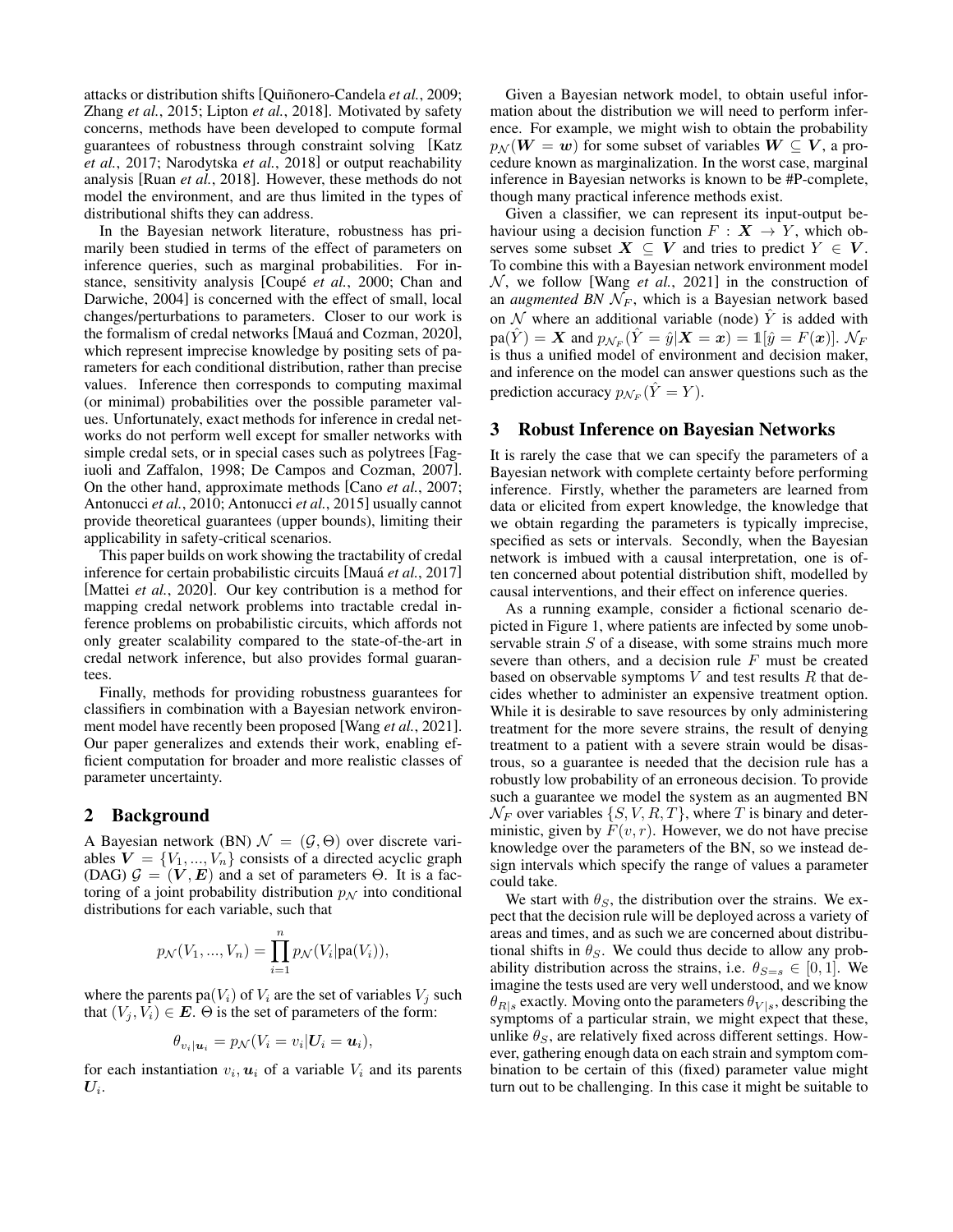<span id="page-2-0"></span>

Figure 1: The DAG of an augmented BN modelling a simple fictional medical treatment scenario.

take mean estimates of the parameter values  $\theta^*_{V=v|s}$ , and then select some confidence interval  $[\theta_{V=v|s}^* - \epsilon, \theta_{V=v|s}^* + \epsilon]$ .

#### 3.1 Credal Bayesian Networks

To formalize the prior discussion, we use credal Bayesian networks [Mauá and Cozman, 2020], a framework that encompasses both causal interventions and imprecise knowledge of parameters.

**Definition 1.** Let  $p_{\Theta}, \Theta \in \Theta$ , be any parameterised proba*bility distribution, where* Θ *is the set of allowed parameter values. Then we call*  $C \subseteq \Theta$  *a* credal set *for this parameterisation, and the* credal family  $\mathbb{C}_p[\mathcal{C}] = \{p_{\Theta'} | \Theta' \in \mathcal{C} \}$  *is the family of distributions where the parameters are in* C*.*

This is a maximally expressive formalism for credal uncertainty. However, an independence assumption between the uncertainty of different conditional distributions in a BN (sometimes known as the strong extension [\[Cozman, 2000\]](#page-7-20)) is usually assumed:

Definition 2. *[\[Cozman, 2000\]](#page-7-20) A Credal BN (CrBN)*  $\mathbb{C}_{\mathcal{N}}[\mathcal{C}] = \{\mathcal{N}_{\Theta} | \Theta \in \mathcal{C}\}$  *over a BN*  $\mathcal{N}_{\Theta} = (\mathcal{G}, \Theta)$  *is a credal family satisfying*

$$
\mathcal{C} = \prod_{V_i, u_i} \mathcal{C}_{V_i|u_i},
$$

*i.e. the credal set decomposes as a cartesian product of separate credal sets for each variable* V<sup>i</sup> *and instantiation of its parent variables*  $u_i$ .

Since augmented Bayesian networks are simply Bayesian networks with an additional deterministic node (the decision function), we can convert any credal set over a Bayesian network model  $N$  to a credal set over  $\mathcal{N}_F$  by maintaining the credal sets for all variables, while assuming the conditional distribution for the new variable  $\overline{Y}$  is known exactly. This framework then fully generalizes the "interventional robustness problem" introduced by [Wang *et al.*[, 2021\]](#page-7-2) to allow arbitrary credal sets for parameters; see Appendix for details.

#### <span id="page-2-2"></span>3.2 Problem Definition

In the treatment example we wished to guarantee the worstcase probability of an event occurring over a CrBN. We will now formalise this problem.

<span id="page-2-1"></span>

| S <sub>1</sub>  | S2                                                   | $s_3$ |
|-----------------|------------------------------------------------------|-------|
| $\theta_R$ 0.95 | $0.05 -$                                             | 0.5   |
|                 | $\theta_V$ $0.2 \pm 0.1$ $0.8 \pm 0.1$ $0.6 \pm 0.2$ |       |

Table 1: Credal sets for symptom and test result parameters.

#### **Definition 3.** *Given an (augmented) CrBN*  $\mathbb{C}_N[\mathcal{C}]$

*and an event* e *(an instantiation of a subset of the variables), the maximum marginal probability (*MARmax*) problem is that of determining*

$$
MAR_{\max}(\mathcal{N}, \mathcal{C}, e) = \max_{\Theta \in \mathcal{C}} p_{\mathcal{N}_{\Theta}}(e).
$$

This generalization of causal interventions enables many new problems to be considered, as causal interventions require parameters to be known exactly or be entirely unknown. Crucially, it allows us to model parameters which are estimated from data to be within some interval. It also allows the degree of uncertainty to depend on the value of the parents, as it might if some parent values are rare and lack data points.

As an illustration we now define a CrBN over  $\mathcal{N}_F$  to formalize the treatment scenario in Figure [1.](#page-2-0) We imagine there are three strains  $s_1, s_2, s_3$ , of which only  $s_3$  is severe and requires treatment. We take  $V$  and  $R$  to be binary variables (symptomatic/asymptomatic and positive/negative test). We wish to be able to apply the decision rule in any situation where the prevalence of  $s_3$  is at most 0.1, so we assign  $\mathcal{C}_S = \{ \theta \in Z_3 | \theta_{S=s_3} < 0.1 \}$ , where  $Z_3$  is the threedimensional probability simplex. We use singleton credal sets for  $R$  and confidence intervals for  $V$ , with the values given in Table [1.](#page-2-1) The decision rule to be analysed gives treatment when  $R = V$ , since this is unlikely for  $s_1$  and  $s_2$ .

This is an instance of the maximum marginal probability MAR<sub>max</sub> problem, where the CrBN  $\mathbb{C}_{\mathcal{N}}[\mathcal{C}]$  is as specified above, and the event of interest is  $e = (T = 0) \wedge (S = s_3)$ .

### 4 Credal Robustness via Probabilistic Circuits

In this section, we present an efficient method for bounding  $MAR_{\text{max}}$  credal robustness for Bayesian networks with guarantees. In particular, the method returns an upper bound on MARmax. In the treatment example, this would mean that we can be certain that the probability of denying treatment to a patient with the severe strain does not exceed the computed value, assuming all parameters lie within the credal sets. Our method is based upon establishing a correspondence between credal BNs and credal sum-product networks (CSPN) [\[Maua´](#page-7-18) *et al.*[, 2017\]](#page-7-18), a recently proposed model which introduces uncertainty sets over the weights of a sum-product network. In particular, we develop an algorithm for *compiling* CrBNs into equivalent CSPNs. By efficiently solving a similar credal maximization problem on the CSPN, we can derive upper bounds on MARmax for the original CrBN.

#### 4.1 Compilation to Arithmetic Circuits

The first step of our method is to compile the credal Bayesian network to an arithmetic circuit. To describe this, we first consider an alternative representation of a Bayesian network.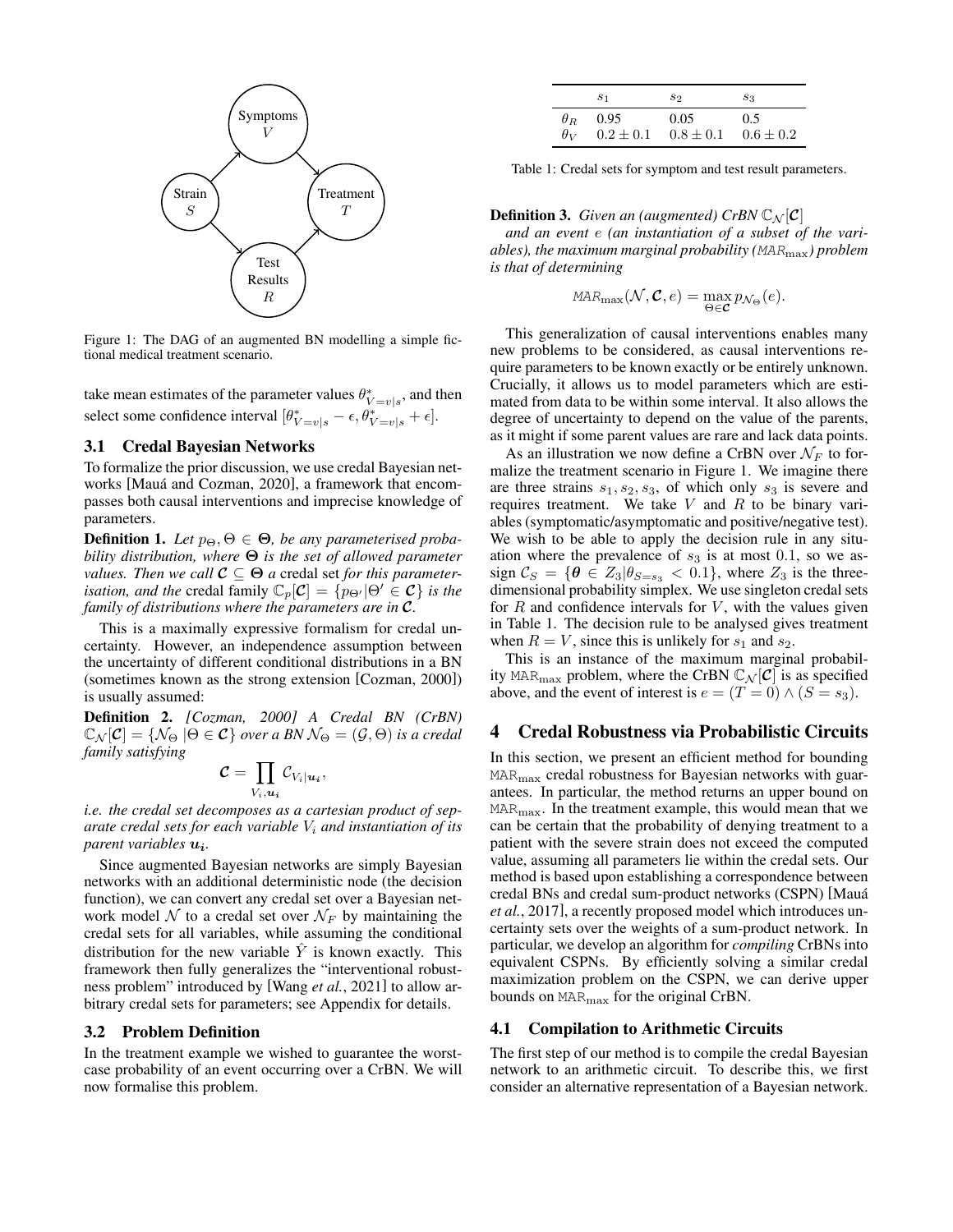Definition 4. *[\[Darwiche, 2003\]](#page-7-1) The* network polynomial *of a BN* N *is defined as*

$$
l_N[\boldsymbol\lambda,\Theta]=\sum_{v_1,...,v_n}\prod_{i=1}^n\theta_{v_i|u_i}\lambda_{v_i}
$$

,

where  $\lambda_{v_i}$  are indicator variables for variable  $V_i$ , which take *the value 1 if*  $V_i = v_i$  *and 0 otherwise.* 

The network polynomial is a multilinear function which unambigously encodes the graphical structure of the Bayesian network, for any value of the parameters Θ. In particular, one can obtain the joint probability  $p_N(v_1, ..., v_n)$  for any instantiation  $v_1, \ldots, v_n$  by setting the indicator variables and evaluating the network polynomial. Unfortunately, it has an exponential number of terms in the number of variables of the BN, which means we cannot use it directly. The goal of compilation is to represent the network polynomial more efficiently, by exchanging sums and products where possible. The result of such a procedure can be interpreted as a rooted directed acyclic graph (DAG) called an arithmetic circuit.

Definition 5. *[\[Darwiche, 2003\]](#page-7-1) An arithmetic circuit (AC)* T *over variables* V *and parameters* Θ *is a rooted DAG, whose internal nodes are labelled with*  $+ or \times$  *and whose leaf nodes are labelled with indicator variables*  $\lambda_v$ 

*or non-negative parameters. For an internal node* t *we will write*  $\mathcal{T}_t$  *for the arithmetic circuit containing t and all its descendants.*

Definition 6. *[\[Chan and Darwiche, 2006\]](#page-7-21) A complete subcircuit* α *of an AC is obtained by traversing the circuit top-down, choosing one child of every visited* +*-node and all children of every visited*  $\times$ *-node. The term* term( $\alpha$ ) *of*  $\alpha$  *is the product of all leaf nodes visited (i.e. all indicator and parameter variables). The AC polynomial*  $l_{\tau}[\lambda, \Theta]$  *is the sum of the terms of all complete subcircuits.*

Compilation will produce an AC  $T$  which has the same polynomial as the BN, i.e.  $l_N[\lambda, \Theta] = l_{\mathcal{T}}[\lambda, \Theta]$ . In addition, it will satisfy technical conditions called *decomposability*, *determinism* and *smoothness*, which allow us to perform many inference queries in linear time in the size of the circuit.

In [Wang *et al.*[, 2021\]](#page-7-2) a method is described for compiling an augmented BN to a smooth, decomposable and deterministic AC, which allows one to tractably compute marginal probabilities involving both the decision function and Bayesian network variables. In order to support further queries, they additionally impose ordering constraints on the AC.

<span id="page-3-1"></span>**Definition 7.**  $A + node$  *t* with children  $t_1, ..., t_n$  in an arithmetic circuit  ${\cal T}$  splits *on variable*  $V_i$  *if there exists an ordering of the domain*  $v_i^1, ..., v_i^n$  *of*  $V_i$  *such that all complete subcircuits of*  $\mathcal{T}_{t_i}$  *contain the indicator*  $\lambda_{v_i}$ *.* 

<span id="page-3-2"></span>**Definition 8.** Let  $\sigma = (V_1, ..., V_n)$  be a topological ordering *of the variables in BN* N *. We say that an (smooth, decomposable, deterministic) arithmetic circuit*  $\mathcal T$  *computes the BN N respecting* σ *if:*

- *1.*  $l_{\mathcal{T}}[\lambda, \Theta] = l_{\mathcal{N}}[\lambda, \Theta]$
- 2. Each  $+$ -node in  $\mathcal T$  splits on some variable  $V_i$ . We define *split*(*t*) *for a* +*-node t to be the variable it splits on.*

*3. The variables are split respecting the topological order. That is, if*  $V_i = split(t), V_j = split(t')$ *, then* 

 $t'$  *is a descendant of*  $t \Longrightarrow j > i$ .

In other words, it is required that the AC represents the same polynomial as the BN, and further that the AC satisfies particular structural constraints that mean that the AC must split on parents before children. This leads to the following new result, which intuitively means that, when an AC splits on variable  $V$ , the values of its parents are already known.

<span id="page-3-0"></span>**Lemma 1.** Suppose that  $\mathcal T$  computes  $\mathcal N$  respecting some *topological order. Let*  $t$  *be a*  $+$ *-node in*  $\mathcal T$  *splitting on some variable V. Then all complete subcircuits* α *which include t must agree on the value of its parents*  $pa_N(V)$ *.* 

The AC compiled from the treatment example (Figure [1\)](#page-2-0) is too large to include in its entirety, but Figure [2a](#page-4-0) shows one branch from the root sum node, with +-nodes labelled with the variable they split on. Notice that the topological order  $(S, R, V, T)$  is respected, and that, at every  $+$ -node, the value of the parents of the splitting variable are already "known".

### 4.2 Compiling to Credal SPNs

While this compiled AC allows us to efficiently compute marginals for given parameter values  $\Theta$ , it does not effectively represent credal sets, and thus finding maximizing parameter values is challenging (one would need to solve constraints potentially spread out across the whole circuit).

In the next step of our method, we further compile the AC to a sum-product network (SPN). SPNs differ from ACs in that they lack parameter nodes and instead have parameters (i.e. weights) associated with branches from sum nodes.

Definition 9. *[\[Poon and Domingos, 2011\]](#page-7-22) A sum-product network (SPN) over variables* V *and with weights* W *is a rooted DAG whose internal nodes are labelled with either* + *or* ×*, and whose leaf nodes are labelled with indicator variables*  $\lambda_v$ . The branches of a sum node  $t_i$  with k branches are *labelled with weights*  $w_{i,1}, ..., w_{i,k}$ .

**Definition 10.** A complete subcircuit  $\alpha$  of an SPN S is ob*tained by traversing the circuit top-down, choosing one child of every visited* +*-node and all children of every visited* × *node. The term* term( $\alpha$ ) *of*  $\alpha$  *is the product of all leaf nodes visited (i.e. all indicators) and all weights*  $w_{ij}$  *along branches chosen by the subcircuit.*

*The SPN-polynomial*  $l_S[\lambda, W]$  *is the sum of the terms of all complete subcircuits.*

Our compilation differs from that presented in [\[Rooshenas](#page-7-23) [and Lowd, 2014\]](#page-7-23) in that we make use of the particular structure of the AC, shown in Lemma [1,](#page-3-0) to make sure the weights on the sum nodes directly correspond to the parameters in the BN (which would not be the case under standard compilation).

At a high level, the compilation only involves two steps:

- 1. For each sum node  $t$  splitting on  $V_i$ , assign weights over branches according to  $\theta_{V_i|u_i}$ , where all variables in  $u_i$ are known due to Lemma [1.](#page-3-0)
- 2. Remove all parameter nodes.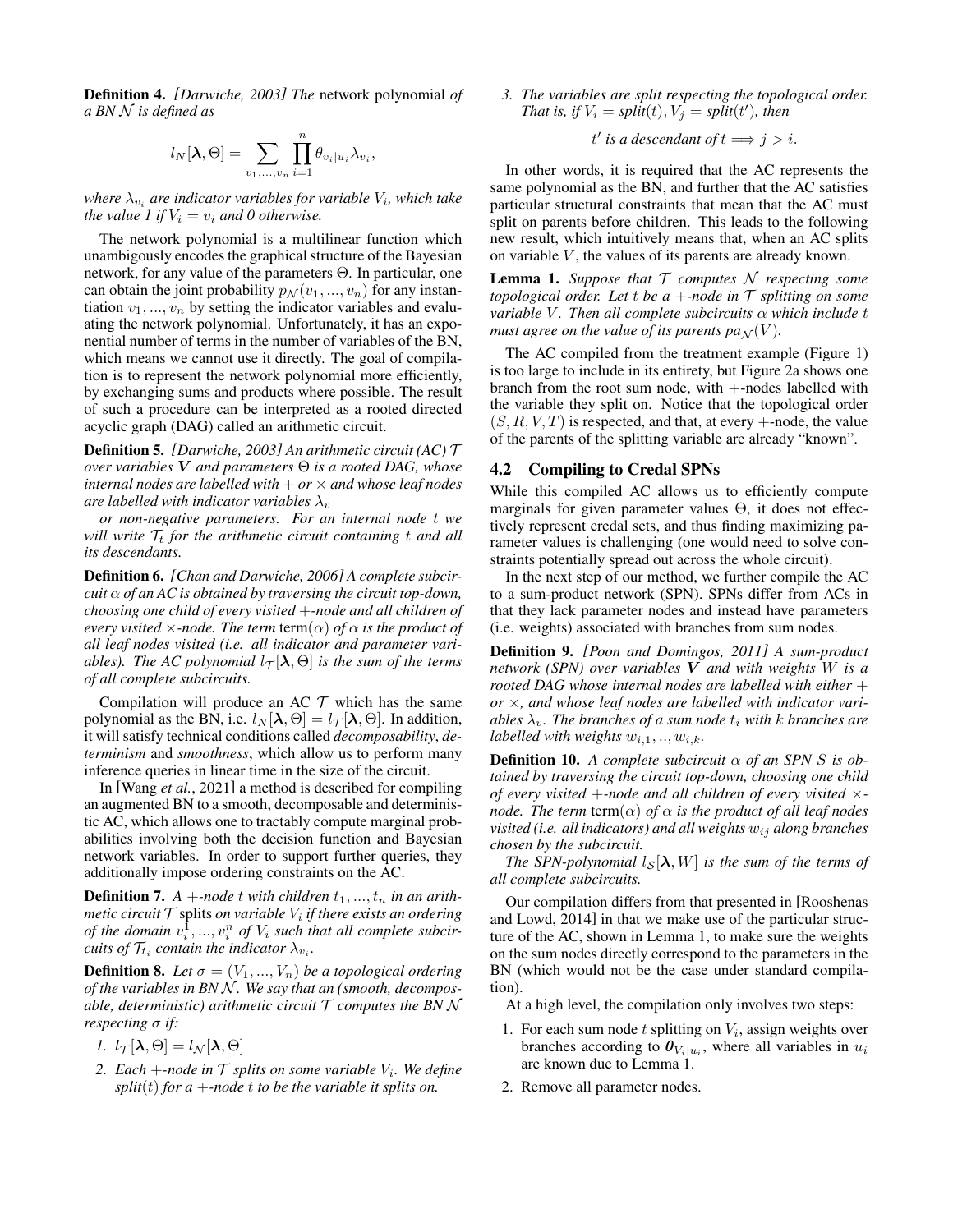<span id="page-4-0"></span>

Figure [2](#page-5-0): Illustration of Algorithm 2 for the treatment example. Due to space constraints we show only the  $S = s_3$  branch of the AC/SPN.

To algorithmically decide which parameters correspond to a particular sum node we construct a notion of 'possible values' for variables at nodes in the SPN. We first say that a node 'conditions' on  $V = v$  if the node is a parameter node  $\theta_{W=w|V=v, U=u}$ , and define

$$
\mathbf{P}_t(V) = \{v : \exists t' \in \text{descendants}(t), t' \text{ conditions on } V = v\}.
$$

Corollary 1. *For any sum node* t *splitting on* V *, if* W *is a parent of* V *then*  $P_t(W)$  *must contain exactly one possible value.*

*Proof.* Any complete subcircuit corresponds to a term of the network polynomial, and must contain a parameter  $\theta_{V|w_i,\mathbf{u}_i}$ for some  $w_i$ ,  $u_i$ . This parameter cannot occur as an ancestor of t, since it would then be impossible to satisfy Definition [7,](#page-3-1) and so it must be a descendant. Thus  $P_t(V)$  is non-empty.<br>By Lemma 1, it cannot contain more than 1 element. By Lemma 1, it cannot contain more than 1 element.

These sets uniquely determine the values of all parents, and thus which parameters to use. The sets can be efficiently computed , as described in Algorithm [1.](#page-4-1)

Figure [2b](#page-4-0) shows the result for the AC in Figure [2a.](#page-4-0)

<span id="page-4-1"></span>

|                                        | <b>Algorithm 1:</b> SPN compilation from AC                                                   |  |  |  |  |  |
|----------------------------------------|-----------------------------------------------------------------------------------------------|--|--|--|--|--|
|                                        | <b>Input:</b> AC $\mathcal T$ computing $\mathcal N$ and satisfying Definition 8.             |  |  |  |  |  |
|                                        | <b>Result:</b> An SPN computing $N$ where all sum node weights                                |  |  |  |  |  |
| correspond to a CPT $\theta_{V_i u_i}$ |                                                                                               |  |  |  |  |  |
| begin                                  |                                                                                               |  |  |  |  |  |
| $\overline{\mathbf{c}}$                | For indicator nodes t, assign $P_t(V) = \{\};$                                                |  |  |  |  |  |
| 3                                      | For parameter nodes $\theta_{v u_1, u_2, ,}$ , assign $P_t(U_i) = \{u_i\}$                    |  |  |  |  |  |
|                                        | if $U_i \in pa(V)$ and $P_t(U_i) = \{\}$ otherwise;                                           |  |  |  |  |  |
| $\boldsymbol{4}$                       | For inner nodes t compute                                                                     |  |  |  |  |  |
|                                        | $P_t(V) = \bigcup_{c \in \text{children}(t)} P_c(V);$                                         |  |  |  |  |  |
| 5                                      | For sum nodes $t$ , label the edges according to                                              |  |  |  |  |  |
|                                        | $\theta_{V u_1, u_2,}$ , where t splits on V and $u_i$ is the unique<br>value in $P_t(U_i)$ ; |  |  |  |  |  |
| 6                                      | Remove all parameter nodes.                                                                   |  |  |  |  |  |
|                                        |                                                                                               |  |  |  |  |  |

<span id="page-4-2"></span>Proposition 1. *Given an arithmetic circuit* T *which computes* N *satsifying some topological order, the SPN* S *compiled as above satisfies*

$$
l_{\mathcal{T}}[\lambda,\Theta]=l_{\mathcal{S}}[\lambda,\Theta].
$$

*Proof.* We can put the complete subcircuits of  $T$  and  $S$ in a one-to-one correspondence by the choice of branch at each sum node (since only the parameter nodes/weights have changed). Let  $\alpha_T$  be a subcircuit of T, and  $\alpha_S$  the corresponding subcircuit of S. For every variable  $V$ ,  $\alpha_T$  contains exactly one  $+$ -node splitting on  $V$ , and exactly one parameter of the form  $\theta_{V|pa(V)}$ . The compilation procedure moves this parameter to be a weight of the  $+$ -node splitting on  $V$ , so that the overall term is unchanged. Applying this to all variables, we have that term $(\alpha_T) = \text{term}(\alpha_S)$ , and thus the result.  $\Box$ 

For credal families over SPNs satisfying an independence requirement between all sum nodes (such that knowing the weights of one sum node does not affect your uncertainty over other weights),  $MAR_{\text{max}}$  can be computed efficiently. These are exactly the Credal SPNs introduced in [Mauá *et al.*[, 2017\]](#page-7-18). Definition 11. *[Maua´* et al.*[, 2017\]](#page-7-18) A Credal SPN (CSPN) is*

*a credal family*  $\mathbb{C}_S[\mathcal{C}]$  *over an SPN S satisfying* 

$$
\mathcal{C}=\prod_{i=1}^n\mathcal{C}_i,
$$

where  $\mathcal{C}_i$  is a subset of a probability simplex on the weights of *sum node* i*.*

We can construct a credal family over the compiled SPN, which is equivalent to our CrBN, by requiring all sum nodes that split on a variable  $V_i$  and have parents  $u_i$  to *(i)* all have the same weights and *(ii)* have that weight be in  $\mathcal{C}_{V_i|u_i}$ . However, this will not in general be a CSPN, since  $(i)$  breaks the independence requirement (observing the weights of one sum node will change the credal set for a different sum node if they both split on the same variable with the same values of the parents).

We can, however, construct a CSPN by removing requirement  $(i)$ , which creates a strictly larger credal family. This relaxation is the final step of our compilation process.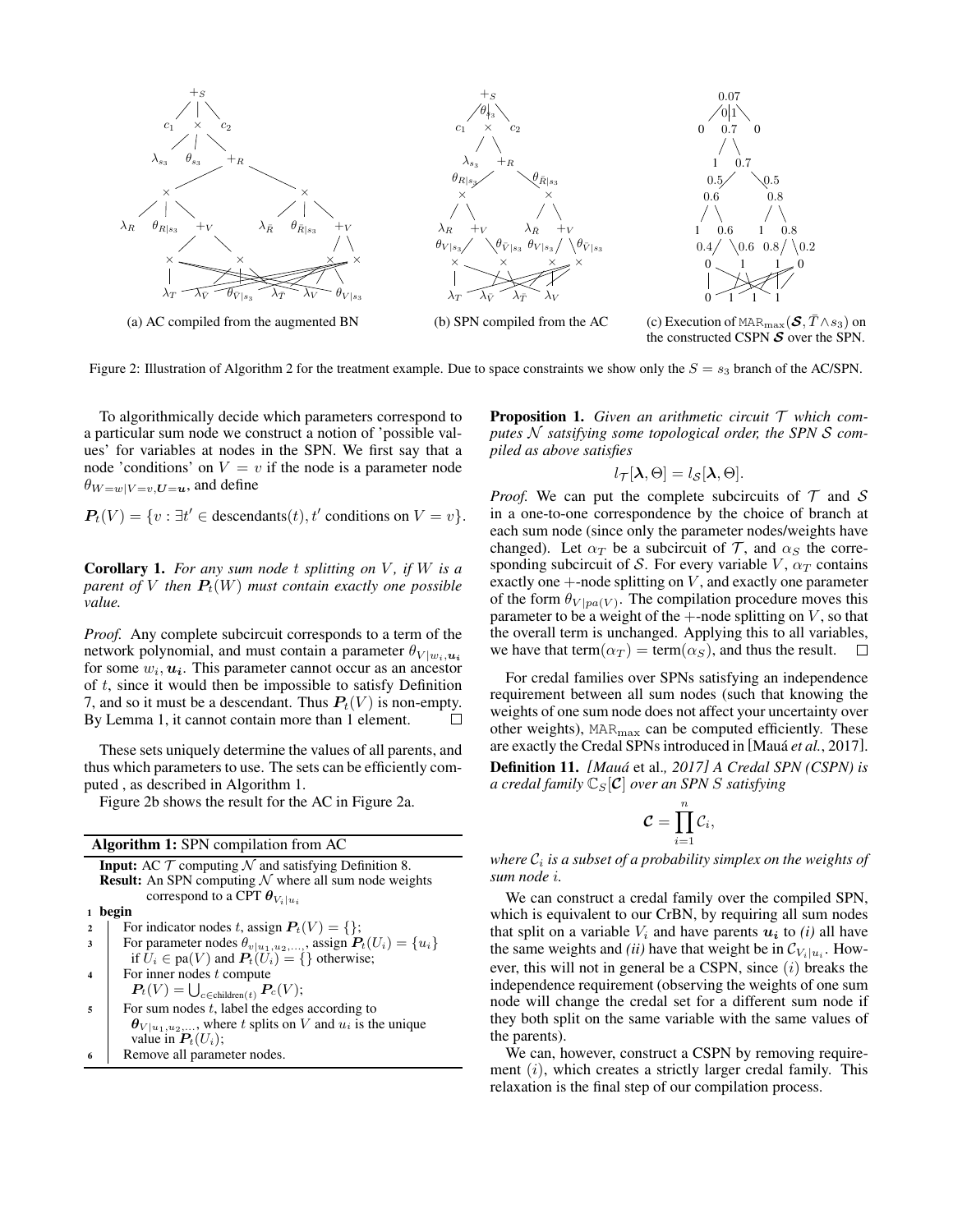<span id="page-5-1"></span>**Lemma 2.** For a CrBN  $\mathbb{C}_{N}[\mathcal{C}_{N}]$  and its compiled CSPN  $\mathbb{C}_{\mathcal{S}}[\mathcal{C}_{\mathcal{S}}]$ ,

$$
\max_{\Theta \in \mathcal{C}_{\mathcal{S}}} l_{S}[\lambda, \Theta] \ge \max_{\Theta' \in \mathcal{C}_{\mathcal{N}}} l_{\mathcal{N}}[\lambda, \Theta'].
$$

*Proof.* For any given  $\Theta \in \mathcal{C}_{\mathcal{N}}$  we have  $l_S[\lambda, \Theta] = l_{\mathcal{N}}[\Theta, \lambda],$ by Proposition [1](#page-4-2) and the fact that  $S$  computes  $N$ . The only way to violate the inequality is if  $\Theta \notin \mathcal{C}_S$ . But  $\mathcal{C}_S$  only demands that at each sum node  $t$  splitting on  $V_i$  the parameters are in  $\mathcal{C}_{V_i|u_i}$ , which will certainly be true if  $\Theta \in \mathcal{C}_{\mathcal{N}}$ .

If we apply this to construct a CSPN for our treatment example, it will be a CSPN over the SPN in Figure [2b,](#page-4-0) where the weights of the sum nodes are constrained by the credal sets of the CrBN defined in Section [3.2.](#page-2-2)

## 4.3 Solving **MAR**max

Analogously to CrBNs, we can define the maximum marginal probability problem for CSPNs as  $\text{MAR}_\text{max}(\mathcal{S}, \mathcal{C}, e)$  $\max_{\Theta \in \mathcal{C}} l_{\mathcal{S}}[\lambda_e, \Theta]$ , where  $\lambda_e$  refers to the appropriate instantiation of the indicators for the event e.

While  $MAR_{\text{max}}$  for the AC (and BN) is intractable, we can compute it efficiently for a CSPN [Mauá *et al.*[, 2017\]](#page-7-18).

<span id="page-5-4"></span>**Proposition 2.** Given a Credal SPN  $\mathbb{C}_{\mathcal{S}}[\prod_{i=1}^{n} \mathcal{C}_i]$ , we can *solve* MAR<sub>max</sub> for this family of distributions in  $\mathcal{O}(|\mathcal{S}|L)$ , where L is an upper bound on solving  $\max_{w_i} \sum_j w_{ij} c_j$  sub*ject to*  $w_i \in C_i$ .

*Proof.* If we assume the maximum possible value of the children  $c_1, ..., c_j$  of a sum node  $t_i$  are known, finding the maximum possible value of  $t_i$  can be done by solving  $\max_{w_i} \sum_j w_{ij} c_j$  subject to  $w_i \in C_i$ . The same is true for product nodes, with the maximum value being the product of the maximum values of its children. By induction we can find the maximum possible value of the root node through bottomup evaluation. For details see [Maua´ *et al.*[, 2017\]](#page-7-18). П

Figure [2c](#page-4-0) illustrates the computation on the CSPN compiled from the treatment example. The algorithm evaluates nodes bottom up in the graph, with the indicators set to their appropriate value  $(\lambda_T = \overline{\lambda}_{s_1} = \lambda_{s_2} = 0$ , the rest 1). The  $s_1$ ,  $s_2$  branches always lead to an indicator with the value 0. When a sum node is reached, the maximizing weights allowed by the credal set at that sum node are picked. For the left  $+<sub>V</sub>$  node this means assigning  $\theta_{V | s_3}$  the lowest weight allowed (0.4), while the right  $+<sub>V</sub>$  is instead maximized with the highest weight allowed (0.8). No choice is made at  $+<sub>R</sub>$  since it is a singleton, and at  $+<sub>S</sub>$  the maximum weight for  $s<sub>3</sub>$  (0.1) is chosen. This demonstrates that MAR<sub>max</sub> $(S, \mathcal{C}, T \wedge s_3) = 0.07$ .

Our overall method CUB is summarized in Algorithm [2.](#page-5-0) The following theorem, which follows directly from Lemma [2,](#page-5-1) shows that we do indeed return an upper bound:

**Theorem 2.** The output  $\text{MAR}_{\text{max}}(\mathcal{S}, \mathcal{C}_{\mathcal{S}}, e)$  returned by Algo*rithm [2](#page-5-0) satisfies*

$$
MAR_{\max}(S, \mathcal{C}_{\mathcal{S}}, e) \geq MAR_{\max}(\mathcal{N}, \mathcal{C}_{\mathcal{N}}, e)
$$

Thus, we find that the probability of not assigning treatment to a patient with the severe strain in the treatment example can be no greater than MAR $_{\text{max}}(\mathcal{S}, \mathcal{C}, \bar{T} \wedge s_3) = 0.07$ .

#### Algorithm 2: Upper Bounding for MAR<sub>max</sub>

**Input:** Credal Bayesian Network  $\mathbb{C}_{\mathcal{N}}[\mathcal{C}_{\mathcal{N}}]$ , event e, order  $\sigma$ **Result:** Upper bound on  $\text{MAR}_\text{max}(\mathcal{N}, \mathcal{C}_{\mathcal{N}}, e)$ 

$$
1 \ \text{begin}
$$

2 Compile N to AC obeying topological order  $\sigma$ ;

- 3 Construct a credal SPN  $\mathbb{C}_{S}[\mathcal{C}_{S}]$  from the AC;<br>4 Compute MAB<sub>pace</sub> (S  $\mathcal{C}_{S}$  e) for this credal SF
- <span id="page-5-0"></span>Compute  $\text{MAR}_\text{max}(S, \mathcal{C}_{\mathcal{S}}, e)$  for this credal SPN;

5 Return 
$$
\text{MAR}_{\text{max}}(S, \mathcal{C}_S, e)
$$

#### <span id="page-5-3"></span>4.4 Tightness of Upper Bound

Though our algorithm provides an upper bound on  $\text{MAR}_{\text{max}}$ for the Bayesian network, it will not typically be tight. This is illustrated in Figure [2c,](#page-4-0) where the two different sum nodes representing  $\theta_{V|s_3}$  are assigned different weights by the maximization in the CSPN, while this is not possible for the original CrBN. We will now provide a precise characterization of the looseness of the upper bound, using the concept of structural enrichment to find an enriched CrBN which can be put in a 1-1 correspondence with the CSPN.

**Definition 12.** A structural enrichment of a CrBN  $\mathbb{C}_N[\mathcal{C}]$  is *a* new CrBN  $\mathbb{C}_{\mathcal{N}'}[\mathcal{C}']$  with a new underlying graph  $(\check{V}, \dot{E}')$ such that  $E \subseteq E'$ , and a new credal set given by

$$
(\forall \boldsymbol{w}_i \in \boldsymbol{W}_i) \mathcal{C}'_{V_i|\boldsymbol{u}_i, \boldsymbol{w}_i} = \mathcal{C}_{V_i|\boldsymbol{u}_i},
$$

where  $\boldsymbol{U}_i$  are the parents of  $V_i$  in  $\mathcal{N}$ , while  $\boldsymbol{W}_i$  are the newly *added parents in*  $\mathcal{N}'$  *which were not parents in*  $\mathcal{N}$ *.* 

To illustrate this, suppose that we had a BN with 3 variables  $A, B, C$ , where A is the only parent of C and we have the credal set  $\theta_{C=0|A=0} \in [0.3, 0.8]$ . If we now consider a structurally enriched BN where  $A, B$  are both parents of  $C$ , then we have the same interval  $\theta_{C=0|A=0,B=b} \in [0.3, 0.8]$  for  $b \in \{0, 1\}$ , but, crucially, the parameters for  $b = 0$  and  $b = 1$ can take different values in this interval.

**Definition 13.** *Given a CrBN*  $\mathbb{C}_{\mathcal{N}}[\mathcal{C}]$  *and ordering*  $\sigma$ *, the* maximal structural enrichment  $\mathbb{C}_{\mathcal{N}_{\sigma}^+}[\mathcal{C}_{\sigma}^+]$  *is the (unique)* structurally enriched CrBN which has an edge  $(V_i, V_j)$  for *all*  $i <_{\sigma} j$ .

The maximal structural enrichment of a CrBN with some ordering simply allows for the choice of parameters (within the credal set) at some variable to depend on all variables earlier in the order. In the case of the treatment example, the ordering  $S, R, V, T$  (used for compilation in Figure [2a\)](#page-4-0) would give a structurally enriched CrBN where the parameter  $\theta_{V | s_3}$ is allowed to depend on  $R$ , as it does in the CSPN (Figure [2c\)](#page-4-0).

<span id="page-5-2"></span>**Theorem 3.** The output  $\text{MAR}_{\text{max}}(\mathcal{S}, \mathcal{C}, e)$  returned by Algo*rithm [2](#page-5-0) using ordering* σ *satisfies*

$$
MAR_{\max}(\mathcal{S}, \mathcal{C}, e) = MAR_{\max}(\mathcal{N}_{\sigma}^{+}, \mathcal{C}_{\sigma}^{+}, e).
$$

An implication of this result (see Appendix for the proof) is that the ordering  $\sigma$  used when compiling the SPN can affect the tightness of the bound. Consequently, it is possible to search over topological orderings to obtain a better bound, at the cost of additional computation; we exploit this in our experiments as the method  $\text{CUB}_{max}$ . It also demonstrates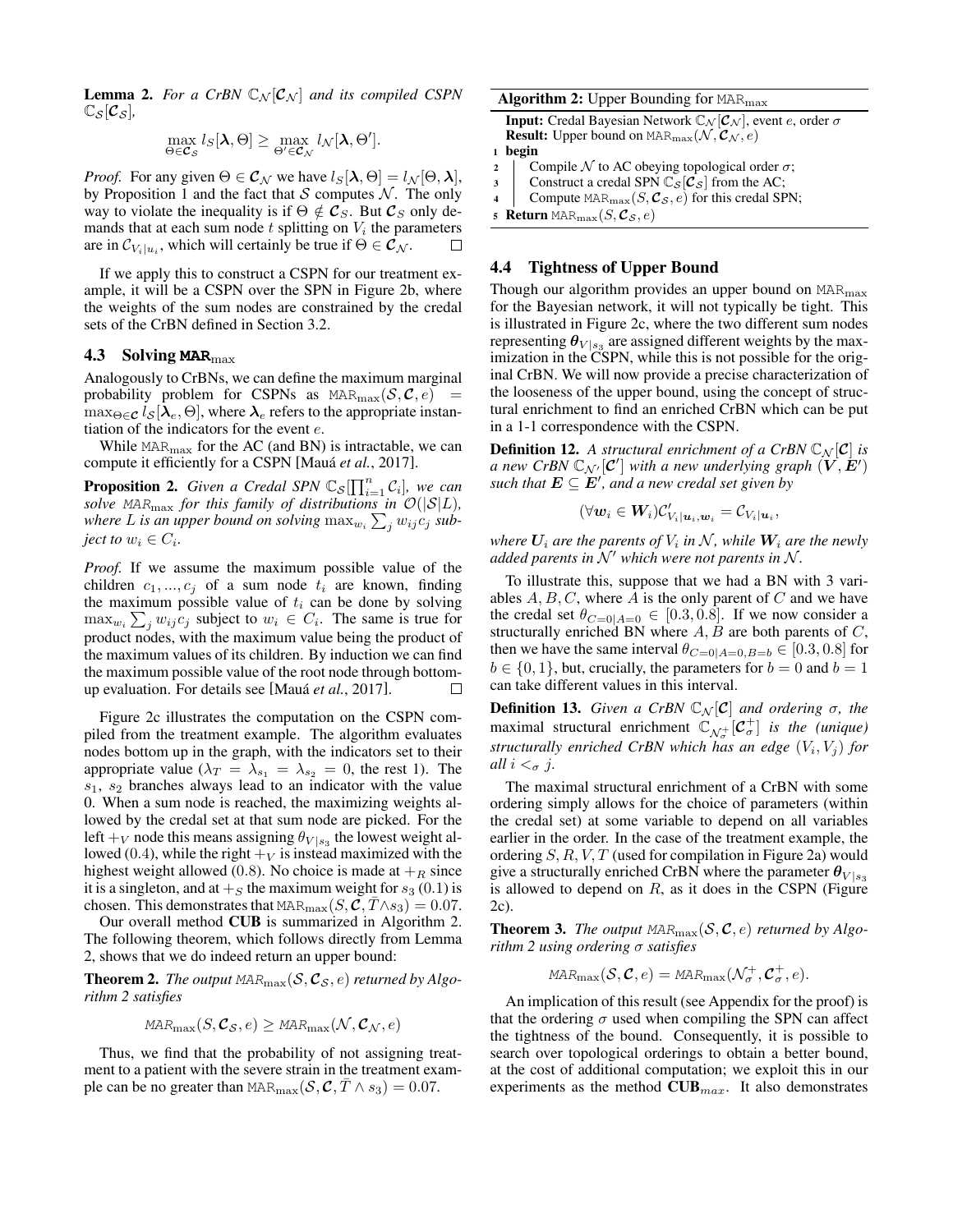that if we do, in fact, want to bound the probability of an event in a maximally ordered enrichment, then Algorithm [2](#page-5-0) will give an exact result.

We can also make use of this result to lower bound MAR<sub>max</sub>. We can *project* the optimal parameters  $\theta_{V_i|u_i,w_i}^+$ found for  $\mathbb{C}_{\mathcal{N}_{\sigma}^+}[\mathcal{C}_{\sigma}^+]$  to obtain parameters  $\theta_{V_i|u_i} = \theta_{V_i|u_i,w_i^*}^+$ valid for  $\mathbb{C}_{\mathcal{N}}[\mathcal{C}]$ , by fixing some  $w_i^*$  for each credal set. It is not guaranteed that the exact solution for  $\mathbb{C}_N[\mathcal{C}]$  will be such a projection, but it is much easier to search over projections than parameter values and this can provide a strong lower bound in many cases, or serve as a way to initialize a more thorough search algorithm. In our experiments we will evaluate a local greedy search algorithm CLB, which is initialized to an arbitrary projection given by some  $w_i$  for each credal set  $C_i$ , and tries a series of local changes  $w_i \rightarrow w'_i$ , keeping any that increase the probability. It terminates if it reaches parity with the upper bound or no local improvement can be found. Note that there is no guarantee of convergence to the upper bound – by Theorem [3](#page-5-2) it is only possible when MAR $\max_{\text{max}}(\mathcal{N}_{\sigma}^+, \mathcal{C}_{\sigma}^+, e)$  = MAR $\max_{\text{max}}(\mathcal{N}, \mathcal{C}, e)$ , and even when this holds CLB can get stuck in local optima.

#### 5 Experimental Results

We evaluate our method on the CREPO [Cabañas and An[tonucci, 2021\]](#page-7-24) [Huber *et al.*[, 2020\]](#page-7-25) credal inference benchmark, which consists of 960 queries over 377 small-tomoderately sized networks, and, to evaluate scalability, hepar2, a 70-node Bayesian network. We include three of our methods<sup>[1](#page-6-0)</sup>: (i) **CUB**, which computes an upper bound; (ii)  $\text{CUB}_{max}$ , which searches over ( $n = 30$ ) orderings to obtain a better bound; and (iii) CLB, which computes a lower bound as described in Section [4.4](#page-5-3) (capped to  $n = 100$  steps).

We compare the performance of our methods to exact credal variable elimination [\[Cozman, 2000\]](#page-7-20) (where feasible) and ApproxLP [\[Antonucci](#page-7-17) *et al.*, 2015], an approximate method returning a lower bound which has been shown to be state of the art both in terms of scalability and accuracy of inferences. We do not consider comparison to the IntRob algorithm presented in [Wang *et al.*[, 2021\]](#page-7-2) as it cannot address arbitrary credal sets, and Algorithm [2](#page-5-0) is equivalent to theirs in the limited cases where both can be applied (when all credal sets are either singletons or maximal).

We split CREPO into two subsets, CREPO-exact (768 queries), where an exact solution could be computed, and CREPO-hard (192 queries), where it ran out of memory (16GB). Since other methods do not support inferences involving decision functions, we use an augmented BN only for hepar2, where both the exact and ApproxLP methods run out of memory even without a decision function.

In Table [2,](#page-6-1) for all benchmarks we report the time taken by each method. For CREPO-exact, we compute the average difference in computed probability to the exact result (positive/negative for upper/lower bounds respectively), while for the other sets we report the average difference to the best upper bound. Remarkably, we see that our upper-bounding and

<span id="page-6-1"></span>

| <b>Network</b>     |                  | Exact | ApproxLP         | <b>CLB</b>         | <b>CUB</b>     | $\text{CUB}_{max}$ |
|--------------------|------------------|-------|------------------|--------------------|----------------|--------------------|
| CREPO-exact        | Diff<br>Time(ms) | 626   | $-0.0523$<br>384 | $-0.0432$<br>46(6) | 0.0018<br>2(6) | 0.0015<br>209(618) |
| CREPO-hard         | Diff             | ٠     | $-0.0529$        | $-0.0742$          | 0.0220         | $\Omega$           |
|                    | Time(ms)         | ٠     | 1154             | 65(6)              | 2(6)           | 231(618)           |
| Hepar <sub>2</sub> | Diff             | ٠     | ۰                | $-0.0917$          | $\Omega$       | ٠                  |
|                    | Time $(s)$       | ٠     | -                | 429(287)           | 4(287)         | ٠                  |

Table 2: Average computation time (compilation time in parenthesis) and difference in computed probability to exact/upper bound.  $$ indicates the method ran out of memory (16GB).

lower-bounding algorithms dominate ApproxLP on CREPOexact, with better lower bounds being produced in an order of magnitude less time. Given the simplicity of the greedy iteration in CLB, this is primarily explained by the effectiveness of projection from the upper bound as a starting heuristic. On CREPO-hard, our upper bounding is the only method capable of providing guarantees. Meanwhile, our lower bound performs worse on average than ApproxLP, but only by a small amount, while using significantly less time. Finally, we see that our method is the only one to scale to the challenging hepar2 network, completing in a reasonable amount of time even with the significant additional computational expense of incorporating a decision function.

## 6 Conclusions

We have demonstrated how to construct an SPN whose parameters (sum node weights) can be semantically interpreted as representing specific conditional probability distributions in a CrBN. The result relies on a novel SPN compilation technique, which ensures that (i) all sum nodes correspond to some variable  $V$  and (ii) that the values of all parents of  $V$ can be uniquely determined. This is significant as (after applying constraint relaxation) it enables a direct mapping of the credal sets of the CrBN to a CSPN, which, unlike the CrBN, can be tractably maximized. This gives an efficient method to analyse robustness of decision functions learnt from data in the presence of imprecise knowledge, distributional shifts and exogenous variables. Our method provides formally guaranteed upper and lower bounds on the probability of an event of interest, and the experimental evaluation has additionally demonstrated that it compares favourably in accuracy to stateof-the-art approximate methods while being orders of magnitude faster.

In future work the upper bound could be improved through reintroducing some of the dropped equality constraints between weights of sum nodes in the CSPN, though this will involve trade-offs between computational challenge and accuracy. The methodology could also be extended to handle more challenging queries such as maximum expectations, by imposing additional structure on the compiled circuit.

## Acknowledgements

This project was funded by the ERC under the European Union's Horizon 2020 research and innovation programme (FUN2MODEL, grant agreement No. 834115), and by the Future of Humanity Institute, Oxford University.

<span id="page-6-0"></span><sup>&</sup>lt;sup>1</sup>Code for algorithms and experiments available at https://github.com/HjalmarWijk/credal-bound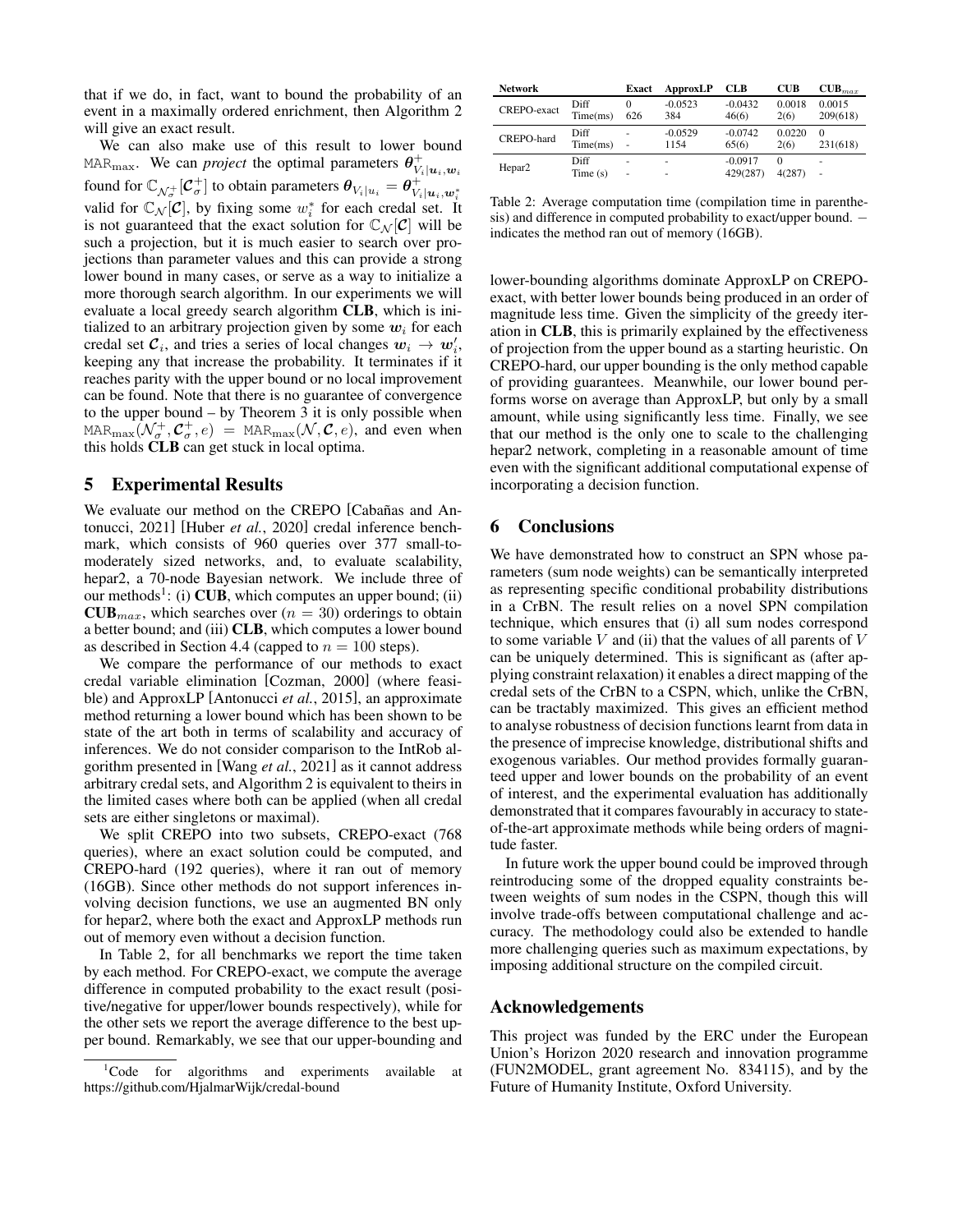# References

- <span id="page-7-16"></span>[Antonucci *et al.*, 2010] Alessandro Antonucci, Yi Sun, Cassio P. de Campos, and Marco Zaffalon. Generalized loopy 2u: A new algorithm for approximate inference in credal networks. *Int. J. Approx. Reasoning*, 51(5):474–484, jun 2010.
- <span id="page-7-17"></span>[Antonucci *et al.*, 2015] Alessandro Antonucci, Cassio P. de Campos, David Huber, and Marco Zaffalon. Approximate credal network updating by linear programming with applications to decision making. *Int. J. Approx. Reasoning*, 58:25–38, 2015.
- <span id="page-7-24"></span>[Cabañas and Antonucci, 2021] Rafael Cabañas and Alessandro Antonucci. Crepo: An open repository to benchmark credal network algorithms. *arXiv preprint arXiv:2105.04158*, 2021.
- <span id="page-7-15"></span>[Cano et al., 2007] Andrés Cano, Manuel Gómez, Serafín Moral, and Joaquín Abellán. Hill-climbing and branchand-bound algorithms for exact and approximate inference in credal networks. *Int. J. Approx. Reasoning*, 44(3):261– 280, 2007. Reasoning with Imprecise Probabilities.
- <span id="page-7-12"></span>[Chan and Darwiche, 2004] Hei Chan and Adnan Darwiche. Sensitivity analysis in bayesian networks: From single to multiple parameters. In *UAI*, page 67–75, Arlington, Virginia, USA, 2004. AUAI Press.
- <span id="page-7-21"></span>[Chan and Darwiche, 2006] Hei Chan and Adnan Darwiche. On the robustness of most probable explanations. In *UAI*, page 63–71, July 2006.
- <span id="page-7-11"></span>[Coupé *et al.*, 2000] Veerle M. H. Coupé, Linda C. Van Der Gaag, and J. Dik F. Habbema. Sensitivity analysis: An aid for belief-network quantification. *Knowl. Eng. Rev.*, 15(3):215–232, sep 2000.
- <span id="page-7-20"></span>[Cozman, 2000] Fabio G. Cozman. Credal networks. *Artificial Intelligence*, 120(2):199–233, 2000.
- <span id="page-7-1"></span>[Darwiche, 2003] Adnan Darwiche. A differential approach to inference in bayesian networks. *Journal of the ACM (JACM)*, 50(3):280–305, 2003.
- <span id="page-7-14"></span>[De Campos and Cozman, 2007] Cassio Polpo De Campos and Fabio Gagliardi Cozman. Inference in credal networks through integer programming. In *Proceedings of the Fifth International Symposium on Imprecise Probability: Theories andApplications*, 2007.
- <span id="page-7-13"></span>[Fagiuoli and Zaffalon, 1998] Enrico Fagiuoli and Marco Zaffalon. 2u: An exact interval propagation algorithm for polytrees with binary variables. *Artif. Intell.*, 106(1):77–107, nov 1998.
- <span id="page-7-25"></span>[Huber *et al.*, 2020] D. Huber, R. Cabañas, A. Antonucci, and M. Zaffalon. CREMA: a Java library for credal network inference. In M. Jaeger and T.D. Nielsen, editors, *Proceedings of the 10th International Conference on Probabilistic Graphical Models (PGM 2020)*, Proceedings of Machine Learning Research, Aalborg, Denmark, 2020. PMLR.
- <span id="page-7-8"></span>[Katz et al., 2017] Guy Katz, Clark Barrett, David L Dill, Kyle Julian, and Mykel J Kochenderfer. Reluplex: An

efficient smt solver for verifying deep neural networks. In *CAV*, pages 97–117. Springer, 2017.

- <span id="page-7-7"></span>[Lipton *et al.*, 2018] Zachary Lipton, Yu-Xiang Wang, and Alexander Smola. Detecting and correcting for label shift with black box predictors. In *ICML*, pages 3122–3130. PMLR, 2018.
- <span id="page-7-19"></span>[Mattei *et al.*, 2020] Lilith Mattei, Alessandro Antonucci, Denis Deratani Mauá, Alessandro Facchini, and Julissa Villanueva Llerena. Tractable inference in credal sentential decision diagrams. *International Journal of Approximate Reasoning*, 125:26–48, 2020.
- <span id="page-7-18"></span>[Mauá et al., 2017] Denis D Mauá, Fabio G Cozman, Diarmaid Conaty, and Cassio P Campos. Credal sum-product networks. In *Proceedings of the Tenth International Symposium on Imprecise Probability: Theories and Applications*, pages 205–216. PMLR, 2017.
- <span id="page-7-3"></span>[Mauá and Cozman, 2020] Denis Deratani Mauá and Fabio Gagliardi Cozman. Thirty years of credal networks: Specification, algorithms and complexity. *Int. J. Approx. Reasoning*, 126:133–157, 2020.
- <span id="page-7-9"></span>[Narodytska *et al.*, 2018] Nina Narodytska, Shiva Kasiviswanathan, Leonid Ryzhyk, Mooly Sagiv, and Toby Walsh. Verifying properties of binarized deep neural networks. In *AAAI*, volume 32, 2018.
- <span id="page-7-0"></span>[Pearl, 1985] Judea Pearl. Bayesian networks: A model of self-activated memory for evidential reasoning. In *Proceedings of the 7th conference of the Cognitive Science Society, University of California, Irvine, CA, USA*, pages 15–17, 1985.
- <span id="page-7-22"></span>[Poon and Domingos, 2011] Hoifung Poon and Pedro Domingos. Sum-product networks: A new deep architecture. In *UAI*, page 337–346, July 2011.
- <span id="page-7-5"></span>[Quiñonero-Candela et al., 2009] Joaquin Quiñonero-Candela, Masashi Sugiyama, Neil D Lawrence, and Anton Schwaighofer. *Dataset shift in machine learning*. Mit Press, 2009.
- <span id="page-7-23"></span>[Rooshenas and Lowd, 2014] Amirmohammad Rooshenas and Daniel Lowd. Learning sum-product networks with direct and indirect variable interactions. In *ICML*, pages 710–718. PMLR, 2014.
- <span id="page-7-10"></span>[Ruan *et al.*, 2018] Wenjie Ruan, Xiaowei Huang, and Marta Kwiatkowska. Reachability analysis of deep neural networks with provable guarantees. In *IJCAI*, IJCAI'18, page 2651–2659. AAAI Press, 2018.
- <span id="page-7-2"></span>[Wang *et al.*, 2021] Benjie Wang, Clare Lyle, and Marta Kwiatkowska. Provable guarantees on the robustness of decision rules to causal interventions. In *IJCAI*, 2021.
- <span id="page-7-4"></span>[Zaffalon *et al.*, 2020] Marco Zaffalon, Alessandro Antonucci, and Rafael Cabañas. Structural causal models are (solvable by) credal networks. In *International Conference on Probabilistic Graphical Models*, pages 581–592. PMLR, 2020.
- <span id="page-7-6"></span>[Zhang et al., 2015] Kun Zhang, Mingming Gong, and Bernhard Schölkopf. Multi-source domain adaptation: A causal view. In *AAAI*, 2015.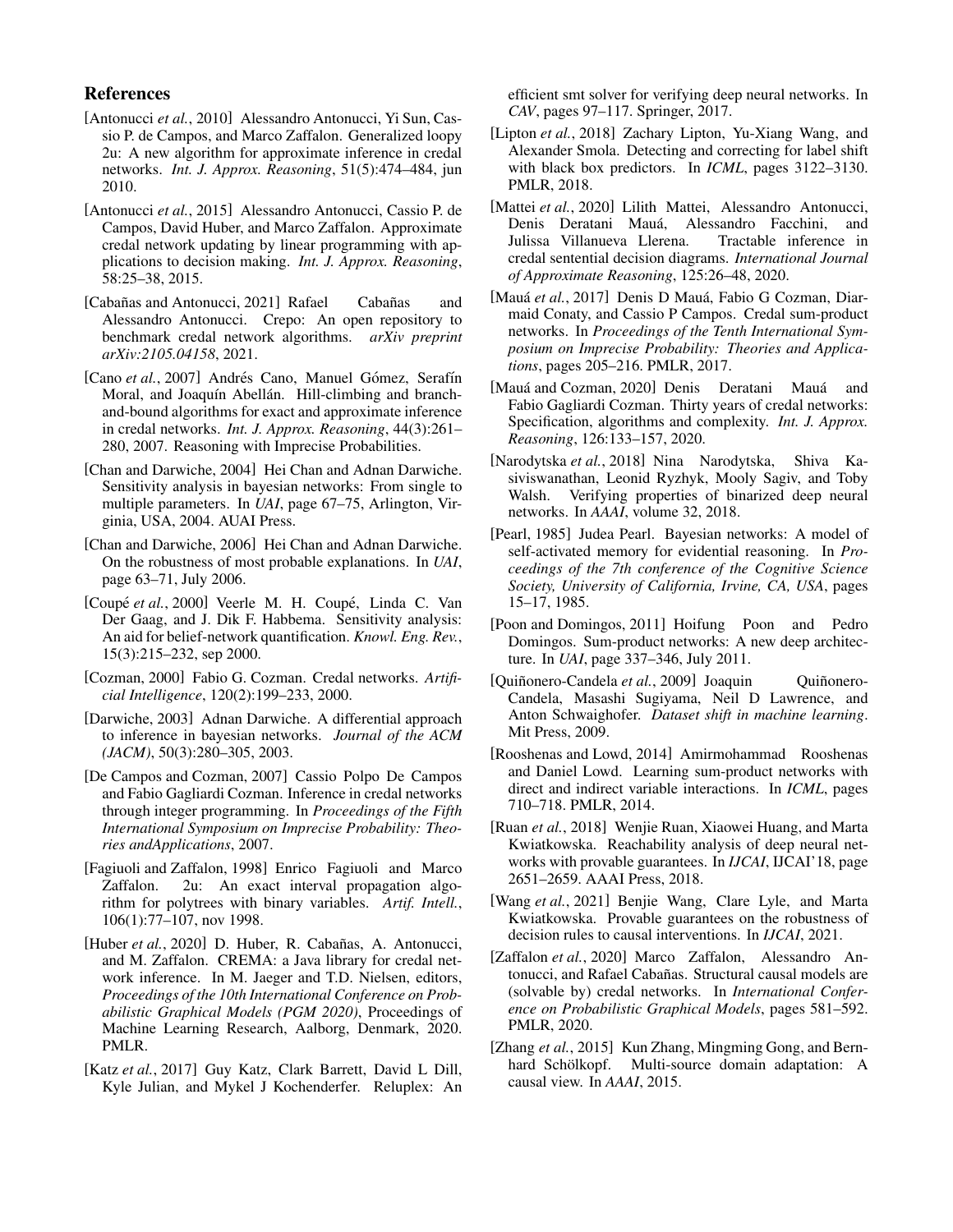## A Proofs

# A.1 Proof of Lemma [1](#page-3-0)

Lemma 1. *Suppose that* T *computes* N *respecting some topological order. Let t be a +-node in*  $\mathcal T$  *splitting on some variable V. Then all complete subcircuits* α *which include t must agree on the value of its parents*  $pa_N(V)$ *.* 

*Proof.* First, we show that the part of the subcircuit "external to" the sub-AC  $\mathcal{T}_t$  is sufficient to determine the value of the parents of  $V$ .

Suppose that  $\alpha$ ,  $\alpha'$  are two complete subcircuits which both include  $t$  and differ only in the chosen  $+$ -node children in the sub-AC from  $t$ . Since  $\mathcal T$  respects a topological ordering, by Defn. [8](#page-3-2) no nodes in  $\mathcal{T}_t$  split on any variable in pa $_N(V)$ . Then, these subcircuits must assign the same values to  $pa_{\mathcal{N}}(V)$ .

Now for the main result, suppose for contradiction there exist two complete subcircuits  $\alpha_1, \alpha_2$  which both include t and specify different values  $u_1, u_2$  for  $pa_{\mathcal{N}}(V)$  through indicators. We will write  $\alpha_1 = (\alpha_{1P}, \alpha_{1S})$ , where  $\alpha_{1P}$  (prefix) is the part of the subcircuit external to  $\mathcal{T}_t$ , and  $\alpha_{1S}$  (suffix) is the part internal to  $\mathcal{T}_t$  (similar for  $\alpha_2$ ). Now we consider constructing a subcircuit  $\alpha_2' = (\alpha_{2_P}, \alpha_{1_S})$  which has the prefix of  $\alpha_2$ , but suffix of  $\alpha_1$ .

Comparing  $\alpha_1, \alpha'_2$ , we see that they are identical in  $\mathcal{T}_t$ , meaning that they specify the same value of  $V$  (say,  $v$ ), but they specify different values  $u_1, u_2$  of pa $\mathcal{N}(V)$ . Since each subcircuit corresponds to a term of the network/AC polynomial, the subcircuits must contain parameters  $\theta_{v|\mathbf{u}_1}, \theta_{v|\mathbf{u}_2}$  respectively. Since these parameters depend on the value of  $V$ , they must appear in  $\mathcal{T}_t$ . But this is a contradiction as both subcircuits are identical in that sub-AC.  $\Box$ 

#### A.2 Proof of Theorem [3](#page-5-2)

**Theorem 3.** The output  $\text{MAR}_{\text{max}}(\mathcal{S}, \mathcal{C}, e)$  returned by Algo*rithm [2](#page-5-0) using ordering* σ *satisfies*

$$
\text{MAR}_{\text{max}}(\mathcal{S}, \mathcal{C}, e) = \text{MAR}_{\text{max}}(\mathcal{N}_{\sigma}^+, \mathcal{C}_{\sigma}^+, e).
$$

To prove Theorem [3](#page-5-2) we will introduce an expansion operation EX on SPNs, which intuitively 'distributes' all products over the sum nodes, so that product nodes only have leaf node children. As we perform the expansion we will use labels on the sum nodes to track their origin in the original SPN.

<span id="page-8-0"></span>**Definition 14.** Let S be a SPN respecting the ordering  $\sigma$ , *where each sum node is given a unique label. We define the* expanded SPN EX(S) *to be an SPN constructed as follows:*

- If the root t is a single leaf node, then  $EX(S) = S$ ;
- *If the root* t *is a sum node labelled* l *with children*  $t_1, ..., t_n$ , then  $EX(S)$  *is a sum node also labelled l with*  $\textit{children }\textit{EX}(\mathcal{S}_{t_1}),...,\textit{EX}(\mathcal{S}_{t_n})$  and the same weights;
- *If the root is a product node which has only leaf nodes as children, then*  $EX(S) = S$ ;
- *If the root is a product node* t *with at least one product node child* p, then  $EX(S)$  *is the result of applying*  $EX$ *to a single product node with all the children of* t *and* p *together;*

• *If the root is a product node* t *with at least one sum node child and no product node children, then let* s *(labelled l*) be the first sum node child in  $\sigma$ , let  $s_1, ..., s_n$ *be the children of s and let*  $t_1, ..., t_m$  *be the other children of* t*. Then* EX(S) *is a sum node (labelled* l*) with* n *children*  $EX(p_1), ..., EX(p_n)$ *, and weights identical to s. Each SPN* p<sup>i</sup> *has a product node at the root and children*  $t_1, ..., t_m, s_i$ , labelled with their original labels.

It should be noted that each of these operations performs recursive calls on SPNs with fewer nodes than the original SPN. Thus the recursion will always finish.

Lemma 3. *For any SPN* S *respecting ordering* σ*, the expanded SPN*  $EX(S)$  *has the same SPN polynomial*  $l_S[\lambda, \Theta] =$  $l_{\text{\tiny EX}(\mathcal{S})}[\boldsymbol{\lambda},\boldsymbol{\Theta}].$  Further,  $\text{\tiny EX}(\mathcal{S})$  also respects  $\sigma,$  and all its prod*uct nodes have only leaf nodes as children.*

*Proof.* We will prove this by induction on the SPNs  $EX(S_t)$ , where we proceed in reverse topological order of the nodes  $t$ in the SPN (i.e. children before parents).

First, if the root is a leaf node or a product node with only leaf node children then all the statements are trivially true.

If the root is a sum node t labelled l with children  $t_1, ..., t_n$ , then the SPN polynomial is the weighted sum of the polynomials of the expanded children which are unchanged (by the induction hypothesis), where the weights (parameters) are the same as in the original SPN. Further, the expanded children split on the same variables as before, respecting ordering, so the sum node as a whole does so as well.

If the root is a product node with another product node as a child, then it is enough to observe that (by the associativity of products) moving all children to one product node has no effect on the polynomial or ordering - the remaining result follows from the inductive hypothesis on the combined product node.

It remains to show the result for product nodes with at least one sum node child (and no product node children). Adopting the same notation used in the definition, we will show that the sum node s must split on a variable  $V_i$  such that  $V_i < V_j$  for all other variables  $V_i$  split on somewhere in S. For  $V_k$  split on at one of the other sum node children  $t_1, ..., t_m$  we have  $V_i$  <  $V_k$  by construction. For some  $V_j$  split on elsewhere any node splitting on it must be a descendant of either s or some  $t_k$ , and since S obeys the ordering condition  $V_k < V_j$  which shows the claim by transitivity. This (along with the inductive hypothesis) shows that ordering is respected. The polynomial being the same follows immediately from the distributive law.

The overall procedure only produces sum nodes, leaf nodes, and product nodes with only leaf nodes as children.  $\Box$ 

Note that requiring all product nodes to have only leaf node children is a very restrictive condition. Any complete subcircuit of such an SPN must be a single path of sum nodes  $t_1, \ldots, t_n$  followed by a single product node containing all its leaf nodes at the end. We can now prove Theorem [3.](#page-5-2)

*Proof.* Given the CrBN  $\mathbb{C}_{N}[\mathcal{C}_{N}]$  (with maximal ordered enrichment  $\mathbb{C}_{\mathcal{N}_{\sigma}^+}[\mathcal{C}_{\mathcal{N}}^+],$  let  $\mathbb{C}_{\mathcal{S}}[\mathcal{C}_{\mathcal{S}}]$  be the CSPN constructed by Algorithm [2](#page-5-0) respecting ordering  $\sigma$ .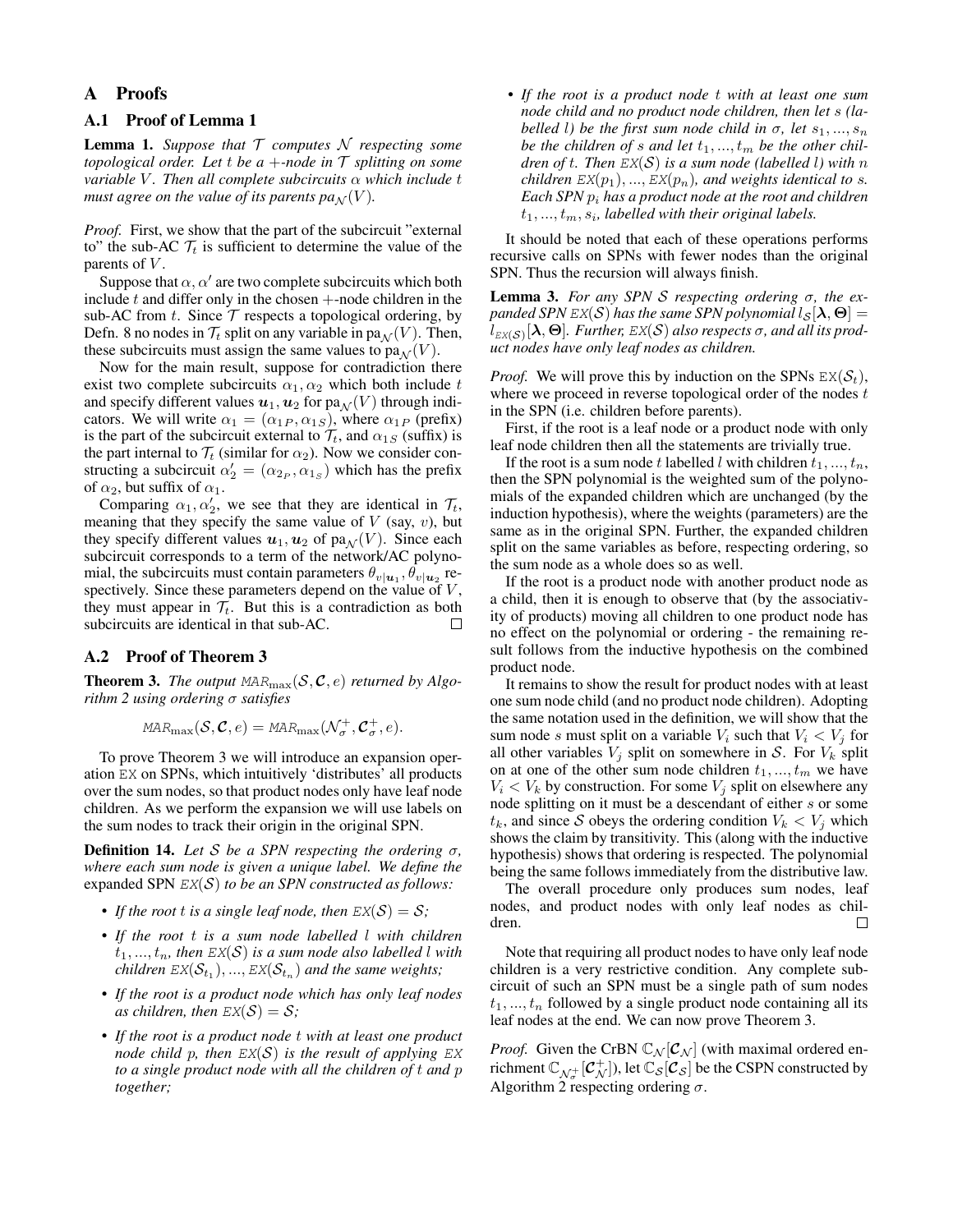We now define credal sets  $\mathcal{C}_\mathcal{S}^-$  and  $\mathcal{C}_\mathcal{S}^+$  over the weights/parameters of the *expanded* SPN  $EX(S)$ . In both, for a sum node s in  $EX(S)$ , we assign individual credal sets  $C_i$ to the weights of s from the node with the same label in the original SPN S. However, for  $C_s^-$ , we additionally impose the constraint that sum nodes with the same label in  $EX(S)$ must also have the same weights;  $\mathbb{C}_{\mathbb{E}(\mathcal{S})}[\mathcal{C}_{\mathcal{S}}^-]$  is thus not a CSPN (while  $\mathbb{C}_{\text{EX}(\mathcal{S})}[\mathcal{C}_{\mathcal{S}}^+]$  is).

Firstly, we show that  $\text{MAR}_{\text{max}}(\mathcal{S}, \mathcal{C}_{\mathcal{S}}e)$ MAR<sub>max</sub>(EX(S),  $C_S^-, e$ ). Since S and EX(S) have the same polynomial, the distributions are equivalent (for the same parameters). Further, since the credal sets  $\mathcal{C}_{\mathcal{S}}, \mathcal{C}_{\mathcal{S}}^-$  are the same by construction, the maximal marginal probability (and parameter assignment) is the same for both.

Second, we show that  $\text{MAR}_{\text{max}}(\text{EX}(\mathcal{S}), \mathcal{C}_{\mathcal{S}}^+, e)$  = MAR<sub>max</sub>(EX(S),  $C_5$ , e), that is, that the same value can be obtained despite the additional constraints on  $\mathcal{C}_s^-$ . Recall that, since  $\mathbb{C}_{\text{EX}(S)}[\mathcal{C}_S^+]$  is a CSPN, we can find MAR $_{\text{max}}(\text{EX}(\mathcal{S}), \mathcal{C}_{\mathcal{S}}^+, e)$  by maximizing the weights at each sum node locally based on the maximized value of its children [\(2\)](#page-5-4). Looking at the definition of the expansion process (Defn. [14\)](#page-8-0), we see that the only way in which two sum nodes  $r, r'$  in  $EX(S)$  can have the same label is if two product nodes in the original SPN have a common sum node child (with that label). Then, using similar notation as in the Definition, r will have children  $EX(p_1), ..., EX(p_n)$ , where  $p_i$  is an SPN with a product node root and children  $t_1, ..., t_m, s_i$ , while  $r'$ will have children  $EX(p'_1), ..., EX(p'_n)$  where  $p'_i$  is an SPN with product node root and children  $t'_1, ..., t'_{m'}$ ,  $s_i$ . Since applying  $EX$  does not change the SPN polynomial, the  $i<sup>th</sup>$  child of r has polynomial  $l_{\mathcal{S}_{p_i}}[\lambda, \Theta] = l_{\mathcal{S}_{s_i}}[\lambda, \Theta] \prod_{j=1}^m l_{\mathcal{S}_{t_i}}[\lambda, \Theta].$ Since SPN polynomials are multilinear functions of their parameters, each parameter can appear in only one of the RHS polynomials. Thus we can maximize each separately, i.e.  $_{s}^{+}\,l_{\mathcal{S}_{p_{i}}}[\boldsymbol{\lambda},\Theta] \quad =$  $\max_{\Theta \in \mathcal{C}_{\mathcal{S}}^+} l_{\mathcal{S}_{s_i}}[\lambda, \Theta] \prod_{j=1}^m \max_{\Theta \in \mathcal{C}_{\mathcal{S}}^+} l_{\mathcal{S}_{t_j}}[\lambda, \Theta] =$  $\max_{\Theta \in \mathcal{C}_{\mathcal{S}}^+} l_{\mathcal{S}_{s_i}}[\lambda, \Theta] \prod_{j=1}^m c$  where  $c$  :=  $\prod_{j=1}^m \max_{\Theta \in \mathcal{C}_S^+} l_{\mathcal{S}_{t_j}}[\lambda, \Theta]$  is independent of i. Applying a similar argument to the i<sup>th</sup> child of r', we get  $\max_{\Theta \in \mathcal{C}_{\mathcal{S}}^+} l_{\mathcal{S}_{p'_i}}[\lambda, \Theta] = \max_{\Theta \in \mathcal{C}_{\mathcal{S}}^+} l_{\mathcal{S}_{s_i}}[\lambda, \Theta] \prod_{j=1}^m c'$  where  $c' := \prod_{j=1}^{m'} \max_{\Theta \in \mathcal{C}_{\mathcal{S}}^+} l_{\mathcal{S}_{t'_j}}[\lambda, \Theta]$  is again independent of *i*. Thus we see that the value of the  $i<sup>th</sup>$  child of r and  $r'$  are proportional, and hence the same choice of parameters/weights for  $r, r'$  maximize both. Thus we have that the maximizing weight in  $\mathcal{C}_{\mathcal{S}}^+$  is also in  $\mathcal{C}_{\mathcal{S}}^-$ , and  $\texttt{MAR}_\text{max}(\texttt{EX}(\mathcal{S}), \mathcal{C}^+_{\mathcal{S}}, e) = \texttt{MAR}_\text{max}(\texttt{EX}(\mathcal{S}), \mathcal{C}^-_{\mathcal{S}}, e).$ 

Finally, we want to show that  $\text{MAR}_{\text{max}}(\text{EX}(\mathcal{S}), \mathcal{C}_{\mathcal{S}}^+, e) =$ MAR $_{\text{max}}(\mathcal{N}_{\sigma}^+, \mathcal{C}_{\mathcal{N}}^+, e)$ . We have already established that the product nodes in  $EX(S)$  have only leaf node children. Thus, each product node must correspond to a particular instantiation of the variables, and the sum nodes from the root must branch out to cover all of these instantiations. Since  $EX_{\mathcal{S}}$  respects the ordering  $\sigma$ , this means that  $EX(S)$  takes the form of a rooted tree which splits on each variable in succession in the order  $\sigma$ . This also provides a very clear semantics for the weight on each edge of a sum node t: it is simply  $\theta_{v_i|u_i}$ , where  $v_i$  is the value corresponding to that edge of the variable  $V_i$  which t is splitting on, and  $u_i$  records the values of all variables before  $V_i$  in the ordering  $\sigma$  (which is unique as the SPN is a tree). It is then apparent that  $EX(S)$  precisely describes the polynomial of  $\mathbb{C}_{\mathcal{N}_{\sigma}^{+}}[\mathcal{C}_{\mathcal{N}}^{+}]$ . Further, the credal sets  $\mathcal{C}_{\mathcal{N}}^+$  and  $\mathcal{C}_{\mathcal{S}}^+$  are the same by construction, so we are done.

All together, we have that  $MAR_{\text{max}}(\mathcal{S}, \mathcal{C}_{\mathcal{S}}e)$  =  $\texttt{MAR}_\text{max}(\texttt{EX}(\mathcal{S}), \mathcal{C}_{\mathcal{S}}^-, e)$  =  $\texttt{MAR}_\text{max}(\texttt{EX}(\mathcal{S}), \mathcal{C}_{\mathcal{S}}^+, e)$  = MAR $_{\rm max}(\mathcal{N}_{\sigma}^+, \mathcal{C}_{\mathcal{N}}^+, e),$  as required.  $\Box$ 

### B Comparison to Intervention Sets

Bayesian networks are particularly convenient for studying data-generating processes which include some adversary or unknown process that could seemingly arbitrarily *intervene* on the behaviour of certain variables in our system, thus changing the distribution. [Wang *et al.*[, 2021\]](#page-7-2) formalize this by defining intervention sets where some subset of variables  $W \subseteq V$ . In this section, we show how our formulation of credal sets over augmented BNs generalizes their definitions.

[Wang *et al.*[, 2021\]](#page-7-2) consider *parametric interventions* on variables  $W$  in a BN  $\mathcal N$  which assign new values to all the parameters associated with variables in  $W$ . Each such intervention leads to a new BN  $\mathcal{N}'$  with a new joint distribution  $p_{\mathcal{N}'}$ . We define  $\mathcal{I}_N[\boldsymbol{W}]$  to be the family of distributions arising from some parametric intervention on  $W$  in  $N$ . A *structural intervention* on  $W$  in  $N$  can further introduce new edges to the graph through a context function  $C_W : V \to \mathcal{P}(V)$ , allowing the variables in  $W$  to depend on variables which previously they could not. We define  $\mathcal{I}_N[\boldsymbol{W}, C_{\boldsymbol{W}}]$  to be the family of distributions arising from some structural intervention with context function  $C_W$  on  $W$  in  $N$ .

#### B.1 Credal Sets

The interventional families of distributions assume that for each variable we either have complete certainty about its behaviour (if it is not an intervenable variable), or its behaviour is completely unknown (if it is an intervenable variable). This does not allow us to represent other forms of uncertainty, such as that which might arise from learning a model from data. However, these can be represented by credal sets.

<span id="page-9-0"></span>Proposition 3. *For any BN* N *and subset of the variables* W, there exists a CrBN  $\mathbb{C}_N[\mathcal{C}]$  such that

$$
\mathcal{I}_{\mathcal{N}}[W] = \mathbb{C}_{\mathcal{N}}[\mathcal{C}].
$$

*Proof.* Given W, construct a CrBN  $\mathbb{C}_{\mathcal{N}}[\mathcal{C}]$  with a credal set such that  $\mathcal{C}_{V_i|u_i}$  is maximal (all probability distributions allowed) if  $V_i \in W$ , and a singleton containing only the parameter value in N otherwise. For any BN  $\mathcal{N}' \in \mathcal{I}_{\mathcal{N}}[W]$  it will differ from  $N$  only for parameters related to variables in  $W$ . Since these are allowed to take any value by the credal set  $C$ , we must have  $\mathcal{N}' \in \mathbb{C}_{\mathcal{N}}[\mathcal{C}]$ . Likewise, for any  $\mathcal{N}' \in \mathbb{C}_{\mathcal{N}}[\mathcal{C}]$ it can differ from  $N$  only for parameters of variables in  $W$ , so there will be some intervention generating  $\mathcal{N}'$ .  $\Box$ 

This demonstrates that the notion of CrBNs generalizes the notion of parametric interventions. It can also generalize